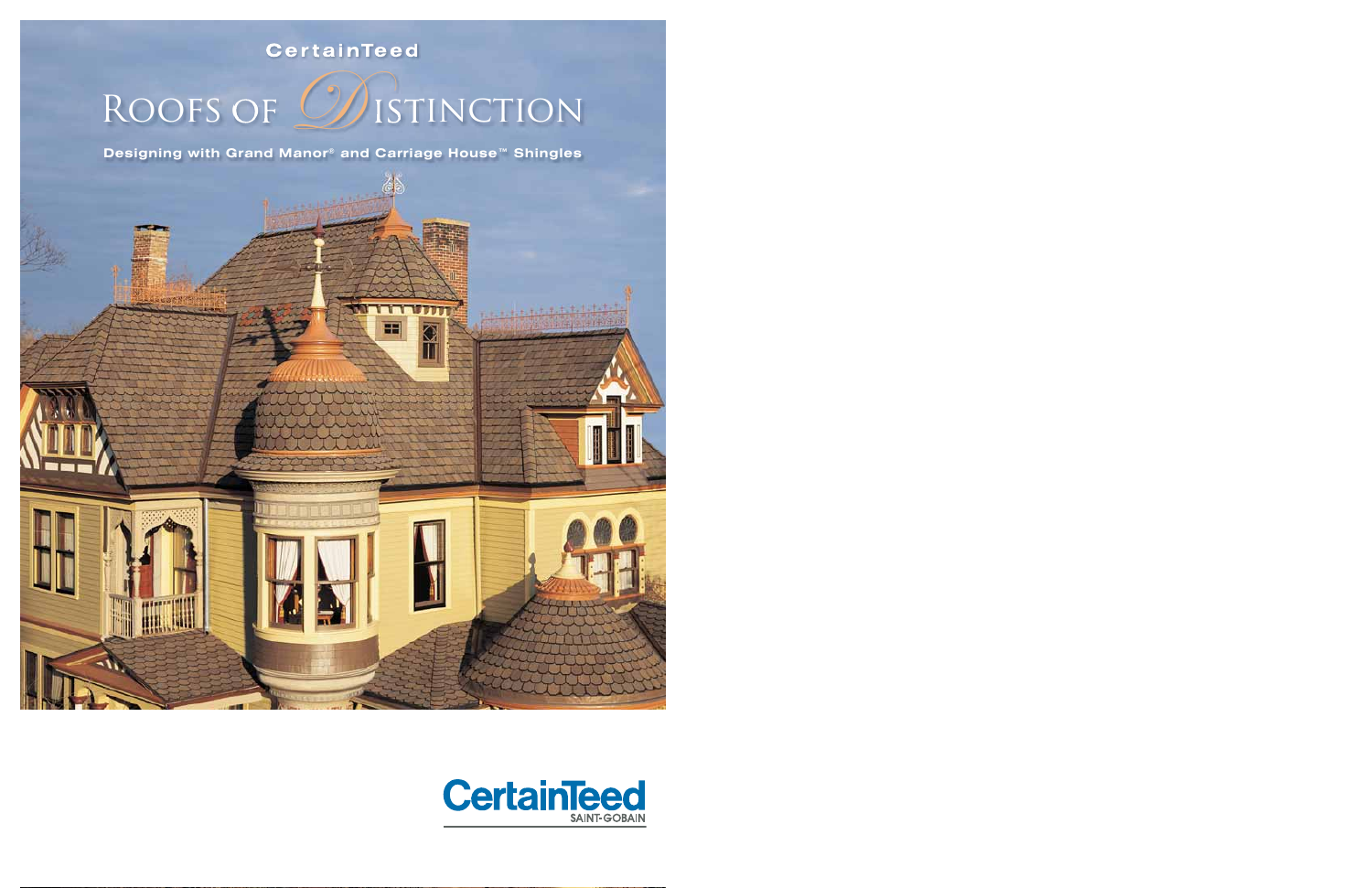## **CREATE A UNIQUE ROOF DESIGN WITH GRAND MANOR... OR CARRIAGE HOUSE... OR BOTH!**

Geometric patterns... florette designs... even the year your home was built! When you choose CertainTeed Grand Manor shingles, Carriage House shingles — or both — for your roof, you open the door to a world of design options. Here are examples of just a few of the almost limitless possibilities. Your contractor can help turn your ideas into beautiful, eye-catching reality.

Substantial, impressive, reminiscent of hand-crafted slate. The perfect complement to homes with steeply pitched roofs.

- Two full-size, one-piece base shingles
- Random tabs and shadow lines for depth and dimension
- Colors: Black Pearl, Brownstone, Colonial Slate, Gatehouse Slate, Georgian Brick, Sherwood Forest, Stonegate Gray, Terra Cotta, Tudor Brown, Weathered Wood
- Virtually five layers of protection when applied

# With Your Roof



Do you live in an older home? Tell the world when it was built, as shown here using Carriage House in Georgian Brick, on a background of Grand Manor and Carriage House in Stonegate Gray.

The look of old-fashioned craftsmanship in an innovative, high-performance shingle. A bold design statement for traditional, contemporary and Victorian homes.

- Two full-size, one-piece base shingles
- Chamfered edge treatment, deep 8" tabs and distinctive shadow lines recreate the look of scalloped-edge slate
- Colors: Black Pearl, Brownstone, Colonial Slate, Gatehouse Slate, Georgian Brick, Sherwood Forest, Stonegate Gray, Victorian Blue
- Four layers of protection when applied

his roof shows how Grand Manor and Carriage House in the same color (Stonegate Gray) can be combined for a subtle, yet pleasing, effect. Note how well Grand Manor works on this steeply pitched roof.

# Make a 计生长主义 Design Statement

Front Cover: This elaborate Victorian-style home features both Grand Manor and Carriage House, in Brownstone. Notice how the courses are intermingled on the steeply pitched sections of the roof.

This Page: Carriage House in Brownstone with red rosettes.



12 courses of Carriage House were incorporated into this Grand Manor roof. The same color (Stonegate Gray) was used for both, with small florette designs created using Carriage House in Georgian Brick and Sherwood Forest.

## **CARRIAGE HOUSE**



Carriage House in Colonial Slate with caps and diamond accents in Georgian Brick and three courses in Sherwood Forest.

Carriage House, with its unique scalloped-edge look, is particularly suited to the creation of geometric designs. In this example, a combination of three colors was used to fashion different patterns.